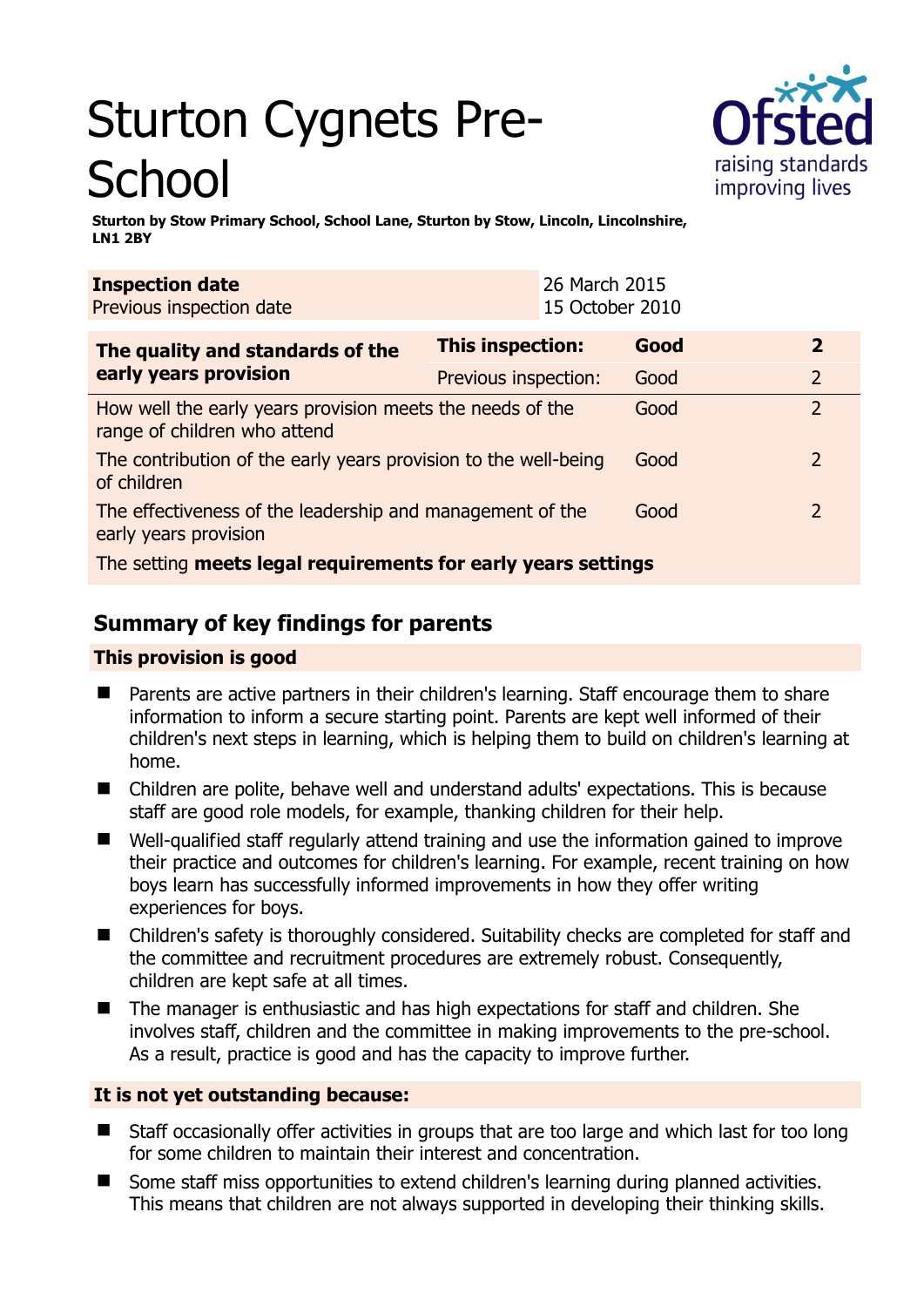# **What the setting needs to do to improve further**

#### **To further improve the quality of the early years provision the provider should:**

- $\blacksquare$  review the organisation of some group activities to make sure that the group size and duration allow children to remain interested
- extend children's self-initiated learning during adult-led activities to promote their own learning and development, for example, by responding to their comments and ideas and asking questions that further challenge their thinking.

#### **Inspection activities**

- The inspector had a tour of the pre-school premises.
- The inspector observed children during activities in all areas of the nursery, both indoors and outdoors.
- The inspector looked at documents relating to children's learning with them and their key person.
- The inspector observed staff and their interactions with children throughout the day.
- The inspector conducted a joint observation with the manager.

#### **Inspector**

Kathy Kilner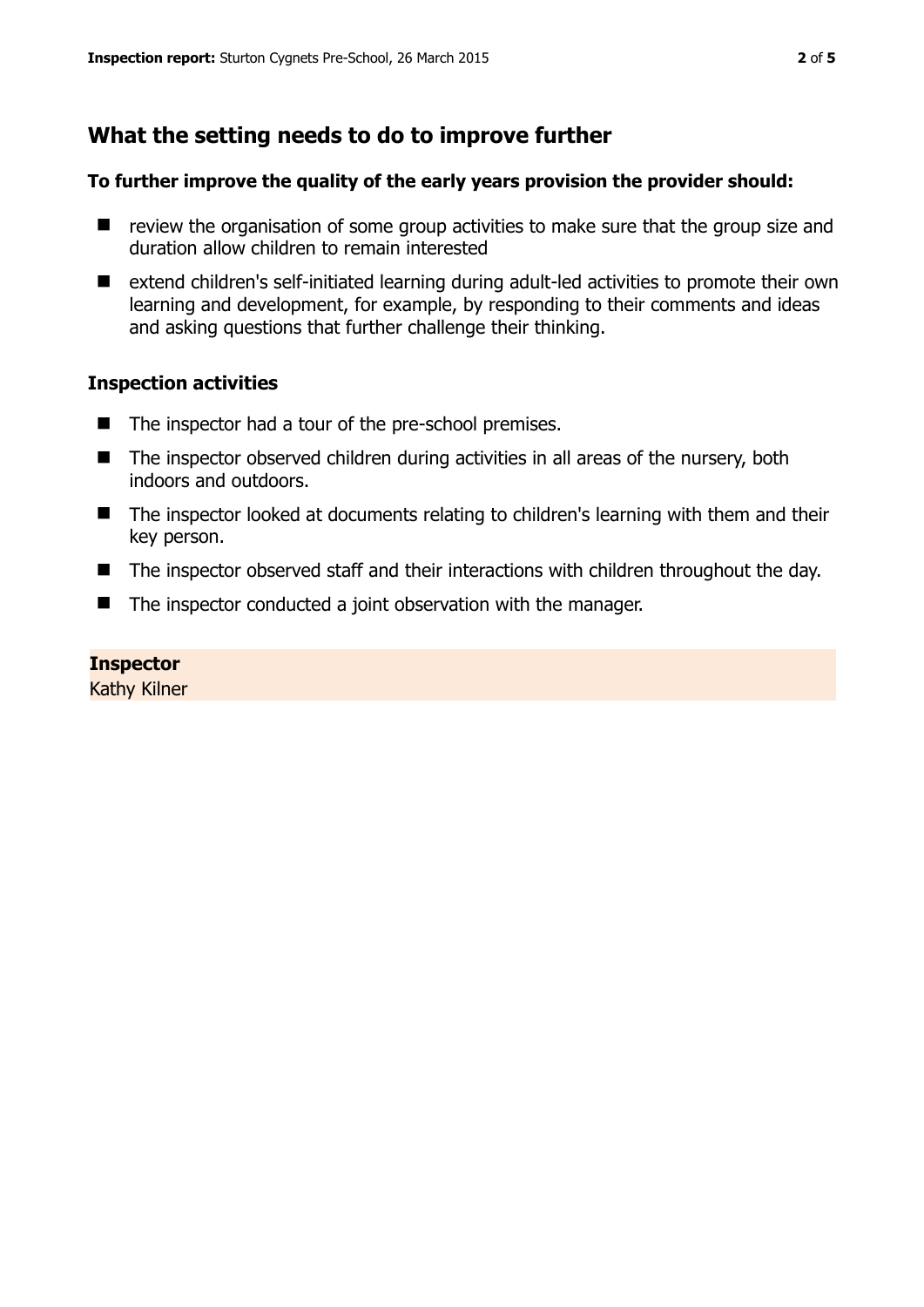## **Inspection findings**

#### **How well the early years provision meets the needs of the range of children who attend. This is good**

Staff at this welcoming pre-school know their key children and understand how and where they learn best. They work closely with parents to obtain accurate starting points that they can build on together. Staff make sure that children have opportunities to learn across all seven areas of learning. Resources are well presented and accessible to facilitate this. Significant learning is recorded in a book and is accurately and precisely assessed. This means that if there are any areas where children are not progressing as expected, they are swiftly addressed. Staff complete regular summaries of progress for all children. They share these with parents and other providers where children may attend. Staff plan individual and small group activities for their key children. They successfully use a range of good teaching skills to engage children in their learning, skilfully weaving next steps into children's spontaneous play. This means that children learn in playful but meaningful situations. Occasionally, some adult-led activities become over directed and children's thoughts and ideas are not always followed through. This means that they are not always able to process their thoughts and ideas. In addition, some routine experiences, such as welcome time and review time, last for too long and some children start to become restless.

#### **The contribution of the early years provision to the well-being of children is good**

Children have a secure bond with their key person, which is supporting their emotional well-being. They are praised for their achievements and are, consequently, very confident and proud of what they can do. Staff take children into school to prepare them for their move there. For example, they have physical education sessions in the school hall. They also have positive links with other early years providers, which promotes continuity of learning. Children are encouraged to be independent and to take care of their own personal needs. For example, children wipe a seat that has got wet after a shower of rain, before sitting down. The well-resourced outdoor area allows children to dig and climb and find out what their bodies can do. Staff support children develop skills, which involve them knowing how to safely use equipment, for example, using safety knives to cut their own fruit.

#### **The effectiveness of the leadership and management of the early years provision is good**

The manager regularly monitors children's progress and identifies any gaps in children's learning. She reviews whether it is the quality of teaching or a lack of resources that may be limiting the progress made. She addresses any concerns through regular supervision and appraisals, so that all staff are working at a consistently good level. As a result, all children are making good progress. The manager has robust recruitment and induction procedures for new staff to maintain the high standards that she has implemented. Staff have a good understanding of how to manage any concerns they may have about a child or member of staff. This means that safeguarding and welfare requirements are well met.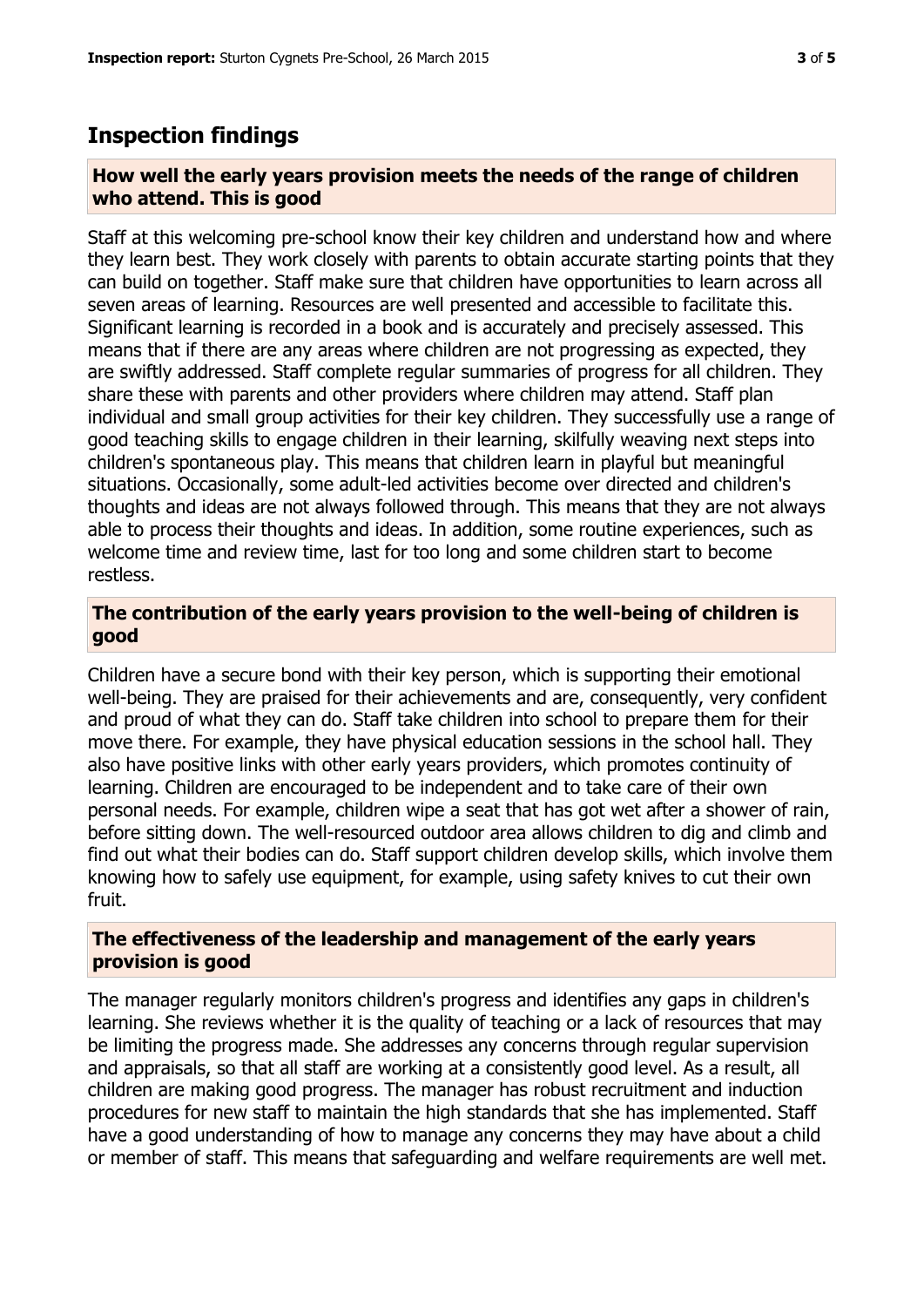## **Setting details**

| Unique reference number       | 253471                           |  |  |
|-------------------------------|----------------------------------|--|--|
| <b>Local authority</b>        | Lincolnshire                     |  |  |
| <b>Inspection number</b>      | 866743                           |  |  |
| <b>Type of provision</b>      | Full-time provision              |  |  |
| <b>Registration category</b>  | Childcare - Non-Domestic         |  |  |
| Age range of children         | $0 - 17$                         |  |  |
| <b>Total number of places</b> | 24                               |  |  |
| Number of children on roll    | 40                               |  |  |
| <b>Name of provider</b>       | <b>Sturton Cygnets Committee</b> |  |  |
| Date of previous inspection   | 15 October 2010                  |  |  |
| <b>Telephone number</b>       | 01427787053                      |  |  |

Sturton Cygnets Pre-School was registered in 1993. The nursery employs six members of childcare staff. Of these, all hold appropriate early years qualifications at level 3 or above. This includes the manager who holds a level 5 and the deputy who has a level 6 qualification. The pre-school opens from Monday to Friday, term time only. Sessions are from 9am until 3pm. The nursery provides funded early education for two-, three- and four-year-old children. The pre-school is on a school site and has good links with the local children's centre.

This inspection was carried out by Ofsted under sections 49 and 50 of the Childcare Act 2006 on the quality and standards of provision that is registered on the Early Years Register. The registered person must ensure that this provision complies with the statutory framework for children's learning, development and care, known as the Early Years Foundation Stage.

Any complaints about the inspection or the report should be made following the procedures set out in the guidance 'Complaints procedure: raising concerns and making complaints about Ofsted', which is available from Ofsted's website: www.gov.uk/government/organisations/ofsted. If you would like Ofsted to send you a copy of the guidance, please telephone 0300 123 4234, or email enquiries@ofsted.gov.uk.